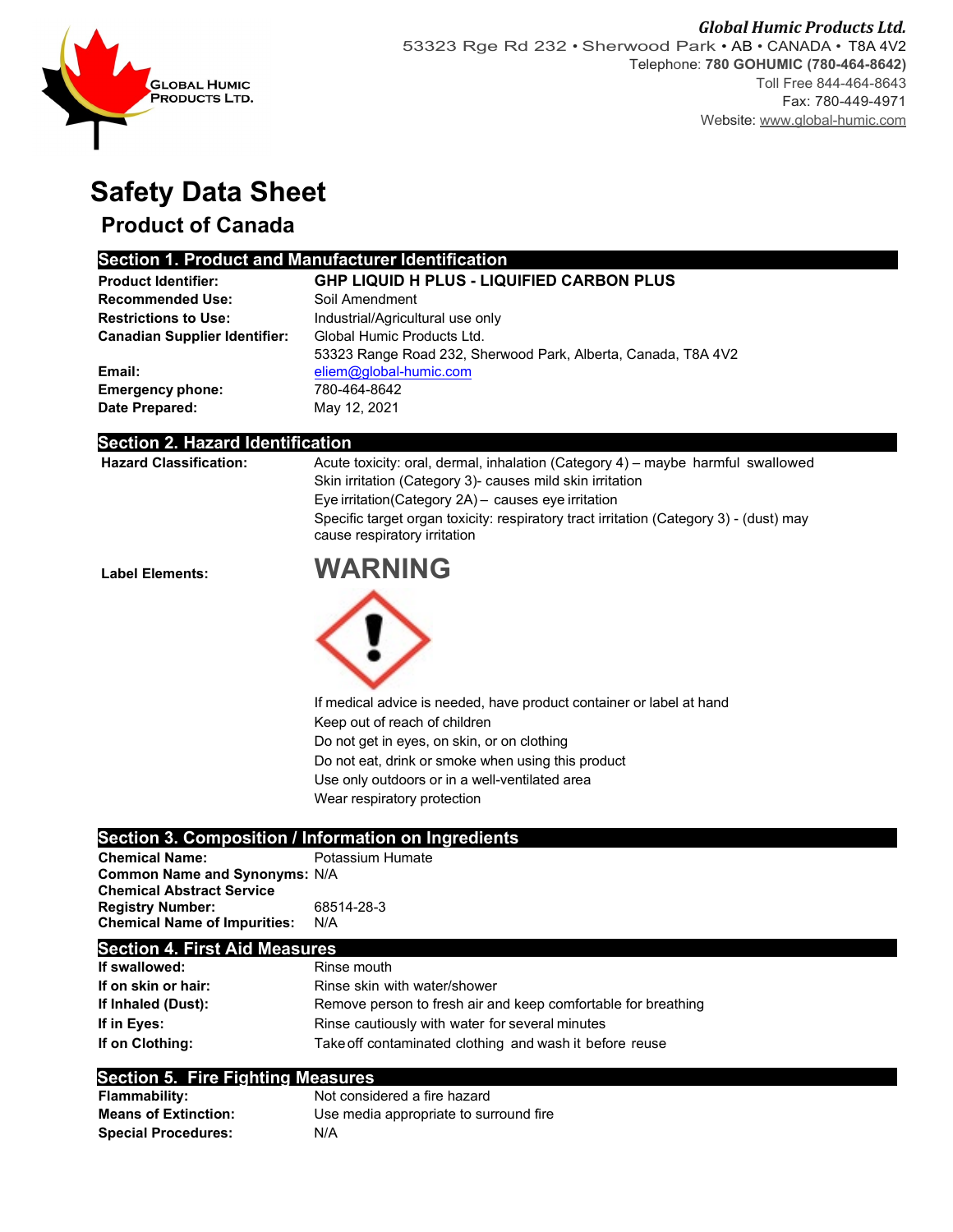## Safety Data Sheet

| <b>Section 6. Accidental Release Measures</b>             |                                                                                                                                                                          |  |
|-----------------------------------------------------------|--------------------------------------------------------------------------------------------------------------------------------------------------------------------------|--|
| Cleaning:                                                 | Wash with water and contain, notify appropriate authorities when released toenvironment<br>occurs.                                                                       |  |
| <b>Containment:</b>                                       | Storage containers                                                                                                                                                       |  |
| <b>Section 7. Handling and Storage</b>                    |                                                                                                                                                                          |  |
| Handling:<br>Storage:                                     | Ordinary liquid material transfer and storage equipment (pumps, etc.)<br>Store in a dry place, closed container, at temperatures not exceeding 50°C or below<br>freezing |  |
| <b>Section 8. Exposure Controls / Personal Protection</b> |                                                                                                                                                                          |  |
| <b>Personal Protective</b>                                | <b>Respiratory Protection</b> – not required in fresh air or good ventilation                                                                                            |  |
| Equipment:                                                | Protective Gloves - wear loose fitting gloves<br>Eye protection - goggles required when spraying                                                                         |  |
| <b>Section 9. Physical and Chemical Properties</b>        |                                                                                                                                                                          |  |
| <b>Physical State:</b>                                    | Liquid                                                                                                                                                                   |  |
| Odor:                                                     | Odorless                                                                                                                                                                 |  |
| <b>Odor Threshold:</b>                                    | N/A                                                                                                                                                                      |  |
| <b>Vapor Pressure:</b>                                    | N/A                                                                                                                                                                      |  |
| <b>Vapor Density:</b>                                     | N/A                                                                                                                                                                      |  |
| <b>Evaporation Rate:</b>                                  | N/A                                                                                                                                                                      |  |
| <b>Boiling Point:</b><br>pH:                              | 80 °C<br>10.1                                                                                                                                                            |  |
| Appearance:                                               | <b>Black</b>                                                                                                                                                             |  |
| <b>Specific Gravity:</b>                                  | 1.09                                                                                                                                                                     |  |
| <b>Coefficient of Water /Oil Distribution:</b>            | N/A                                                                                                                                                                      |  |
| Moisture:                                                 | 76%                                                                                                                                                                      |  |
| <b>Section 10. Stability and Reactivity</b>               |                                                                                                                                                                          |  |
| <b>Chemical Stability:</b>                                | Stable under ambient conditions                                                                                                                                          |  |
| Incompatibility with other Substances:                    | Non-reactive                                                                                                                                                             |  |
| <b>Minimum Ignition Temperature:</b>                      | N/A                                                                                                                                                                      |  |
| <b>Minimum Explosive Concentration:</b>                   | N/A                                                                                                                                                                      |  |
| <b>Minimum Ignition Energy:</b>                           | N/A                                                                                                                                                                      |  |
| <b>Susceptibility to Spontaneous Combustion:</b>          | N/A                                                                                                                                                                      |  |
| <b>Section 11. Toxicological Information</b>              |                                                                                                                                                                          |  |
| <b>Lethal Dose:</b>                                       | N/A                                                                                                                                                                      |  |
| <b>Lethal Concentration:</b>                              | N/A                                                                                                                                                                      |  |
| <b>Routes of Exposure:</b>                                | Ingestion, skin contact, eye contact, inhalation                                                                                                                         |  |
| Effects of Repeated (Chronic) Exposure: N/A               | Significant Laboratory Data with Possible Relevance to Human Health Hazard Evaluation: N/A                                                                               |  |
| <b>Section 12. Ecological Information</b>                 |                                                                                                                                                                          |  |
|                                                           |                                                                                                                                                                          |  |
| <b>Ecological Concerns:</b>                               | N/A                                                                                                                                                                      |  |
| <b>Section 13. Disposal Considerations</b>                |                                                                                                                                                                          |  |
| Disposal:                                                 | In accordance with applicable environmental regulations, landfills                                                                                                       |  |
|                                                           |                                                                                                                                                                          |  |

### **Section 14. Transportation Information**

**Department of Transportation:** Not considered hazardous material